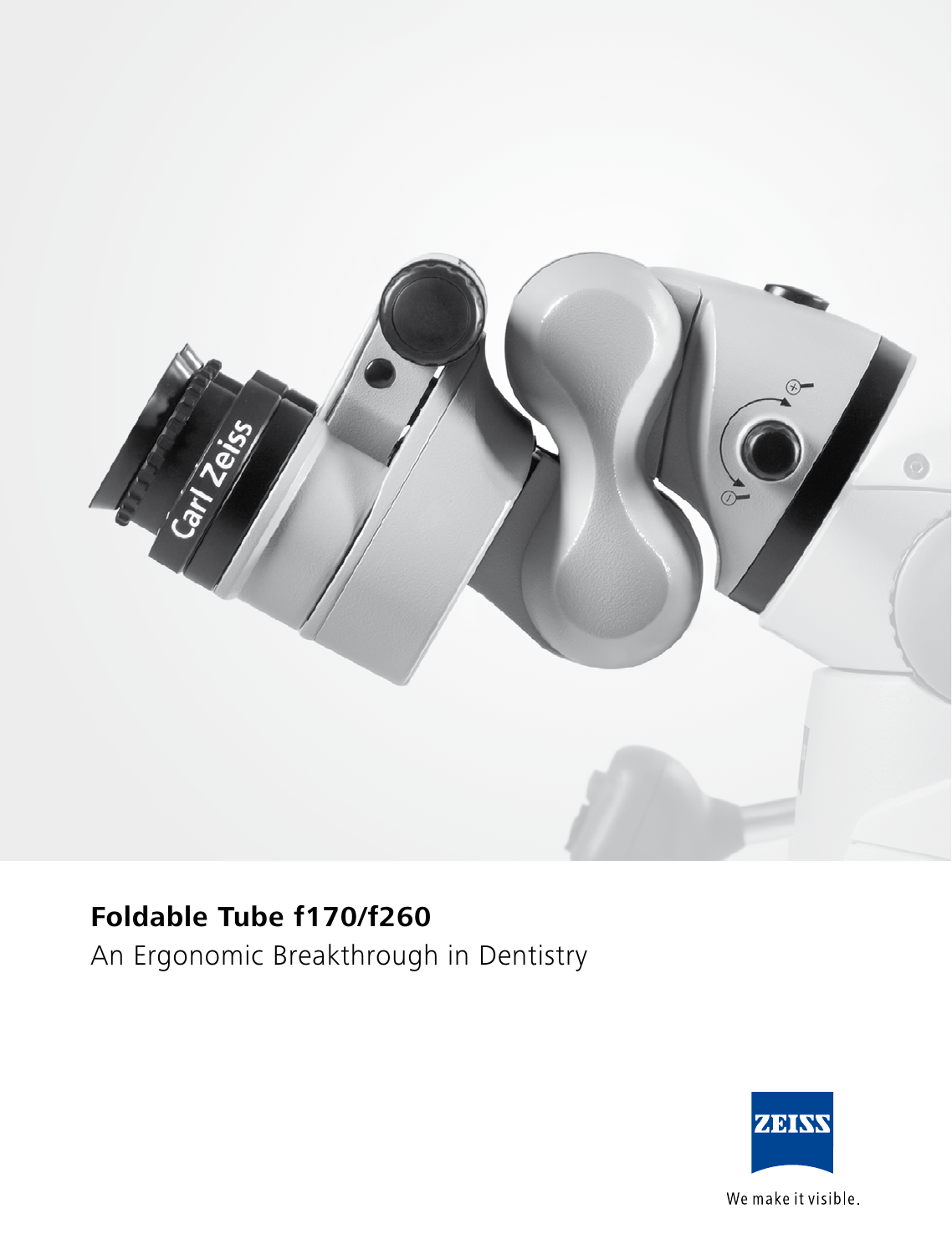The Foldable Tube f170/f260\* combines brilliant apochromatic optics and a unique design for maximum visualization flexibility. It offers dentists a wide range of comfortable working positions, magnification potential and positioning ergonomics – even at extreme treatment approach angles.



# **Greater Comfort**

The Foldable Tube f170/f260 introduces a high level of comfort:

**Rotate the tube** conveniently without moving the microscope head using the integrated 360° rotation function. No need for external rotating adapters while also reducing build height.

**Work ergonomically** by reducing or increasing the distance to the required treatment field thanks to the patented multilink design.

**The Foldable Tube f170/f260 allows an almost unlimited variety of working positions,** providing optimal ergonomics and personalized positioning throughout each treatment. With its long reach, this highly flexible system easily accommodates different ergonomics of the operator and different positions of the patient.

# **Greater Detail**

Instantly yield a **50% magnification** gain for delicate and detailed procedures with the integrated PROMAG™ function.



*1.), 2.) 3.) Easily adjust angle, length and height as needed 4.) Relaxed working position as eye level is higher than arm posture*

Choose between **optimum magnification** and **maximum field of view** with a quick turn of the knob.



*PROMAG for additional 50% detail magnification Endodontics picture courtesy of: Dr. Bijan Vahedi, Augsburg, Germany*

# **An Ergonomic Breakthrough**